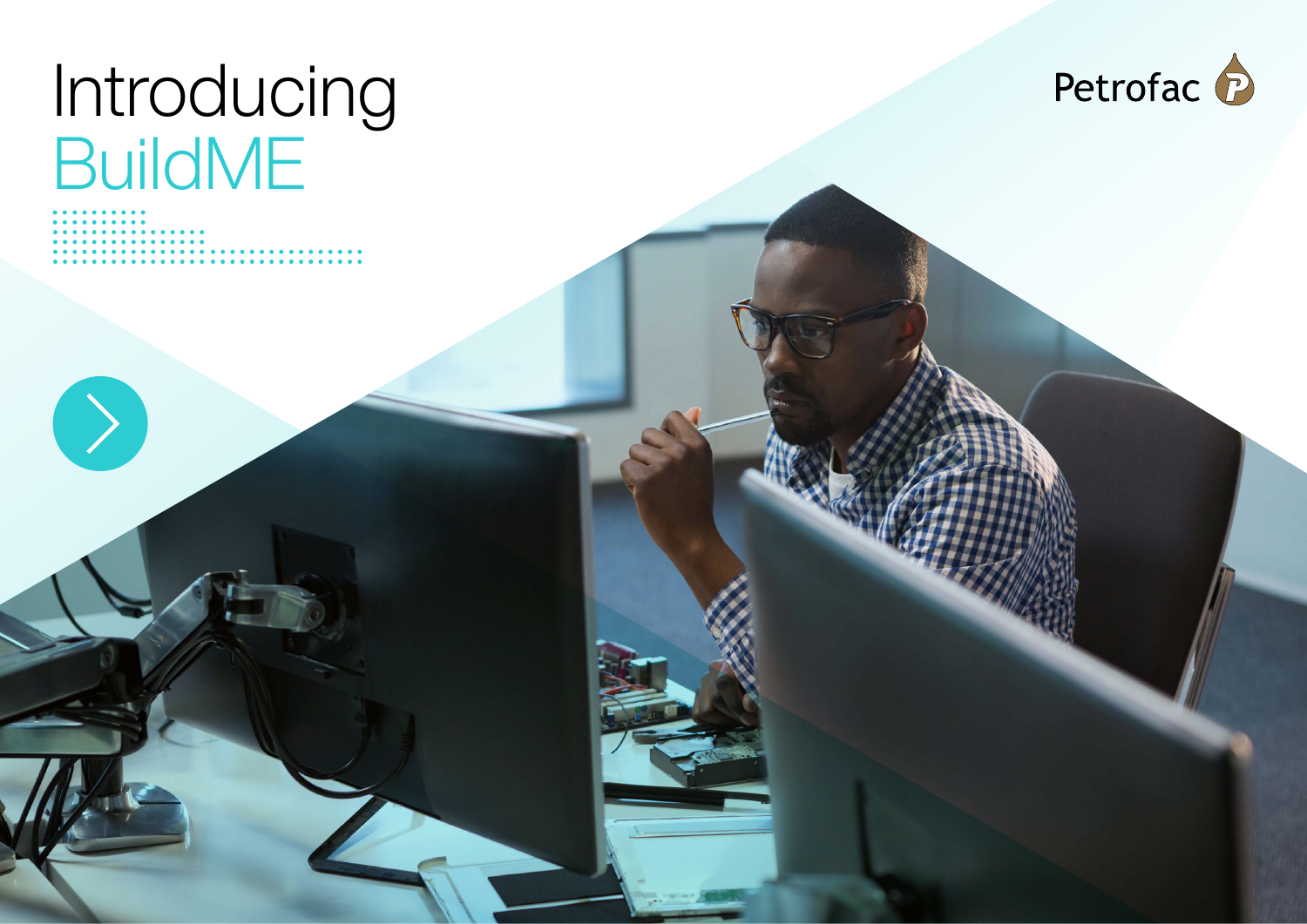

# **Introducing BuildME**

The BuildME environment has been designed to address the specific challenges associated with managing and improving asset data. It can be configured to the requirements of any management system hosting asset data.

BuildME focuses on those elements fundamental to a cost effective and efficient asset management programme. Incorporating Petrofac's methodologies and strategies as a norm, it can accommodate clients' own processes and standards too. Automation is used to ensure costly manpower is focused where critical asset management decisions are needed - not on repetitive tasks. BuildME supports asset data across the project life cycle; ensuring operations readiness for new assets and driving efficiencies in existing management programmes.

Petrofac's BuildME software platform provides a fully integrated environment for the creation and continuous improvement of asset management data and operational excellence.

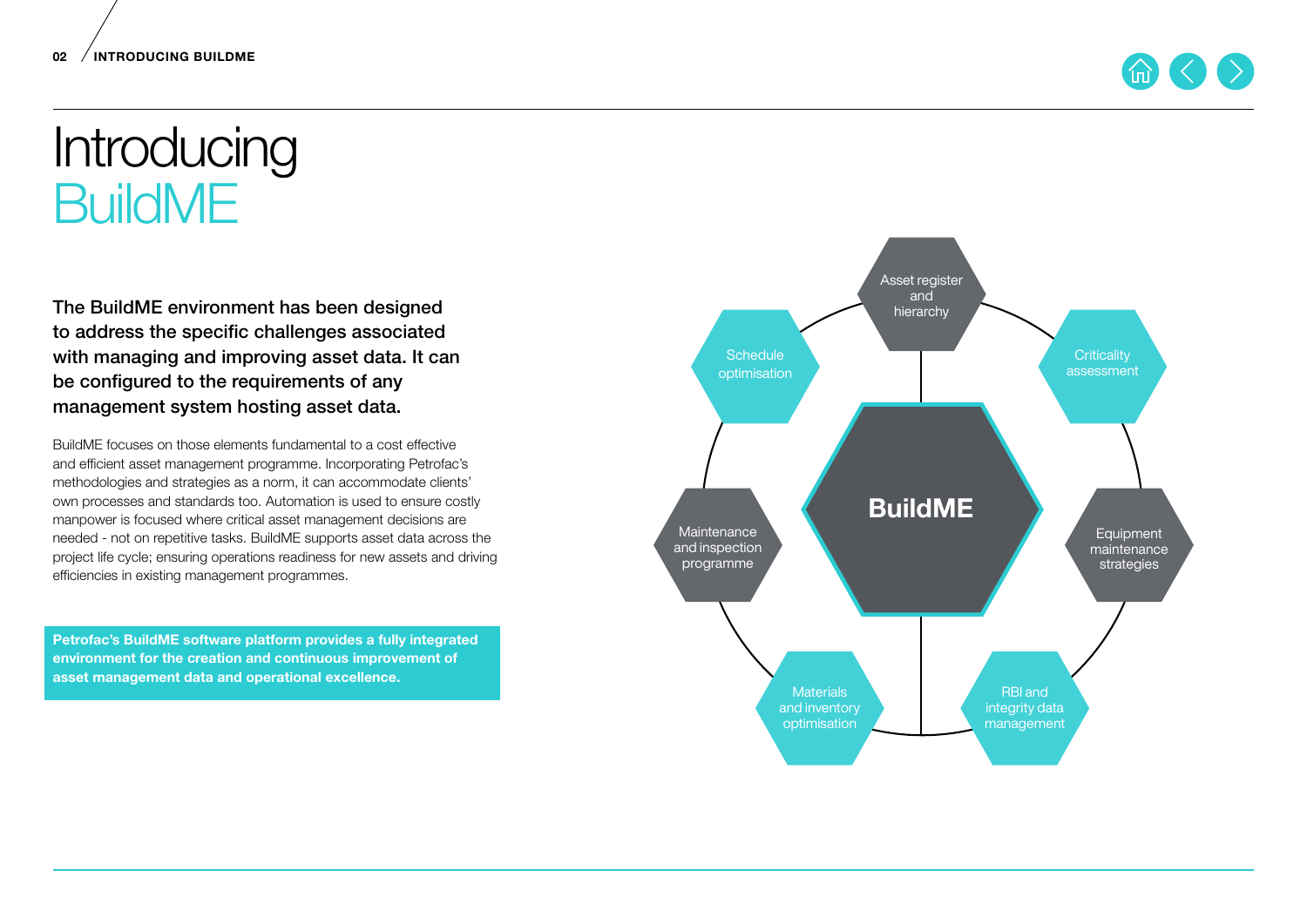

# Life-of-asset support

We deliver asset management solutions that improve asset performance and maintain integrity at every stage of an asset's life.

Using insights from our operating assets and learnings from our maintenance and integrity strategy and optimisation projects, we provide asset management solutions that support from pre-operations to operations and into late life. From fit-for-purpose maintenance, integrity and operational processes to computerised maintenance management system (CMMS) builds right through to optimised maintenance strategies for assets in late life, BuildME is central to our delivery.



| <b>PRE-OPERATIONS /</b><br><b>OPERATIONS READINESS</b> | <b>BUILDME</b> | BuildME reflects client data standards<br>and strategic requirements enabling seamless<br>implementation of CMMS and integrity programmes           |
|--------------------------------------------------------|----------------|-----------------------------------------------------------------------------------------------------------------------------------------------------|
| <b>OPERATIONS</b>                                      | <b>BUILDME</b> | BuildME provides a platform for management of<br>change and digitalisation for maintenance, integrity<br>and inventory management during operations |
| <b>LATE LIFE</b>                                       | <b>BUILDME</b> | BuildME's lifecycle phasing and strategy<br>module enables optimisation of operations,<br>maintenance and inventory during late life                |

|   | . |  |  |  |  |  |  |  |
|---|---|--|--|--|--|--|--|--|
|   | . |  |  |  |  |  |  |  |
|   | . |  |  |  |  |  |  |  |
|   | . |  |  |  |  |  |  |  |
|   | . |  |  |  |  |  |  |  |
| . |   |  |  |  |  |  |  |  |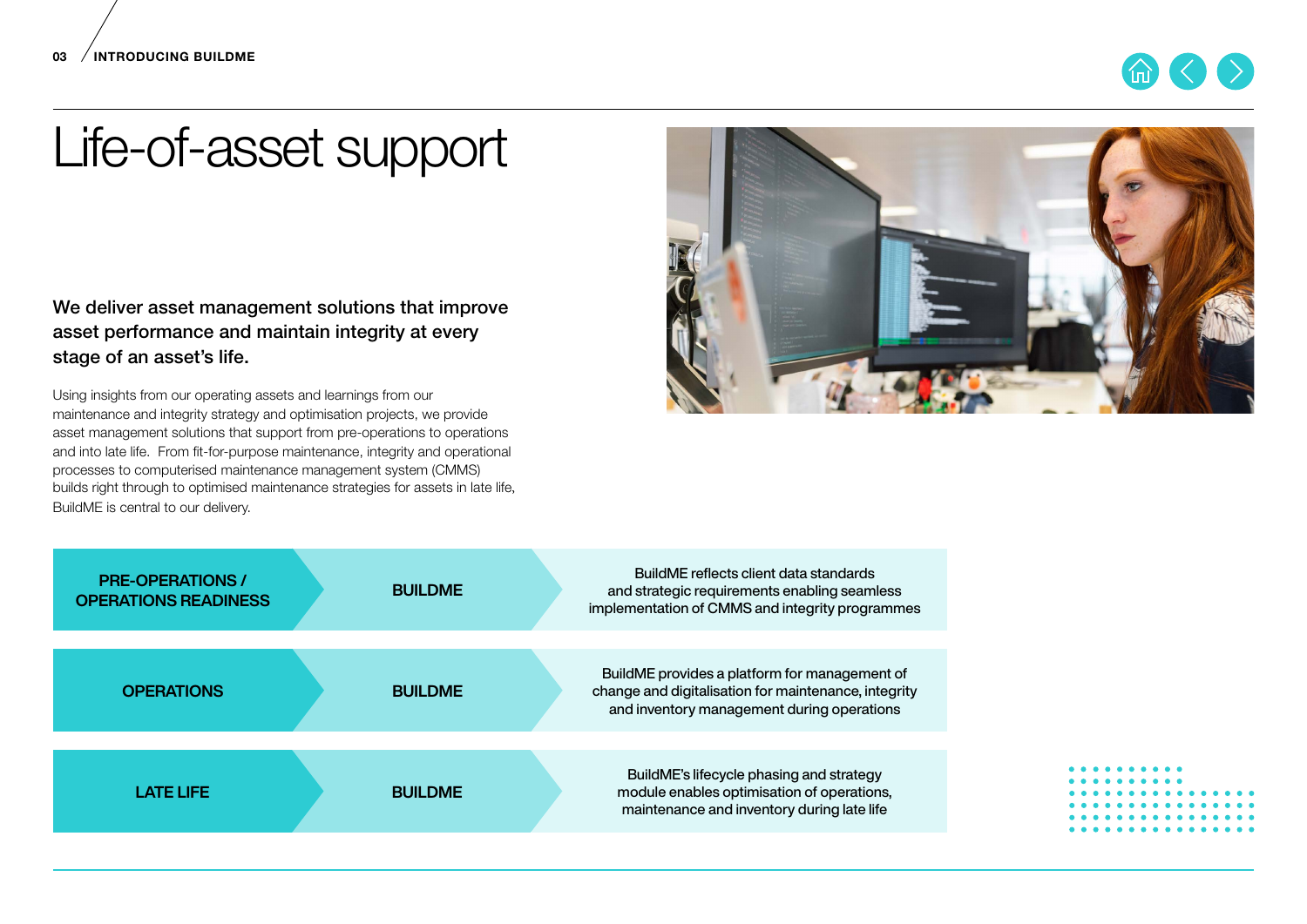# Core Functions



BuildME's core functions are designed to support the creation and continuous improvement of asset management data to improve performance and drive operational excellence.

#### ASSET REGISTER

- Core data structure built-in
- Configurable class code structure
- Configurable attributes
- Rule-driven data fields
- Hierarchy builder
- Capital facilities information handover specification (CFIHOS) alignment

#### **CRITICALITY**

- Configurable criticality matrix
- Functional systems set-up
- Equipment sub-category defaults
- Optional rule-based assignment Redundancy factors

#### MAINTENANCE OPTIMISATION

- Rules-based mapping
- Maintenance sequencing
- Route builder
- Job plan task builder
- Resource forecasting and smoothing

#### DOCUMENT REGISTER

- Tag-linked document register
- Materials document links
- Design data sheets and drawings
- Inspection drawings
- Inspection reports, photographs, and videos

### MAINTENANCE STRATEGY

- Failure modes and effects analysis (FMEA) builder
- Maintenance strategy library
- Generic and equipment-specific
- Strategy document generator
- Late life management strategies

### MATERIALS & INVENTORY

- SPIL
- Materials master development
- 
- Repair and spares strategies
- Maintenance and repair BoMs

### RBI & INTEGRITY

- Semi-quantitative risk-based inspection (RBI) process
- Configurable risk matrix
- Calculation library
- Inspection strategy builder
- Support for electrical inspection (EX) equipment, hoses, small-bore tubing etc

### INTEGRITY DATA MANAGEMENT

- Fully integrated with BuildME
- Digital workflow support
- 
- 
- 
-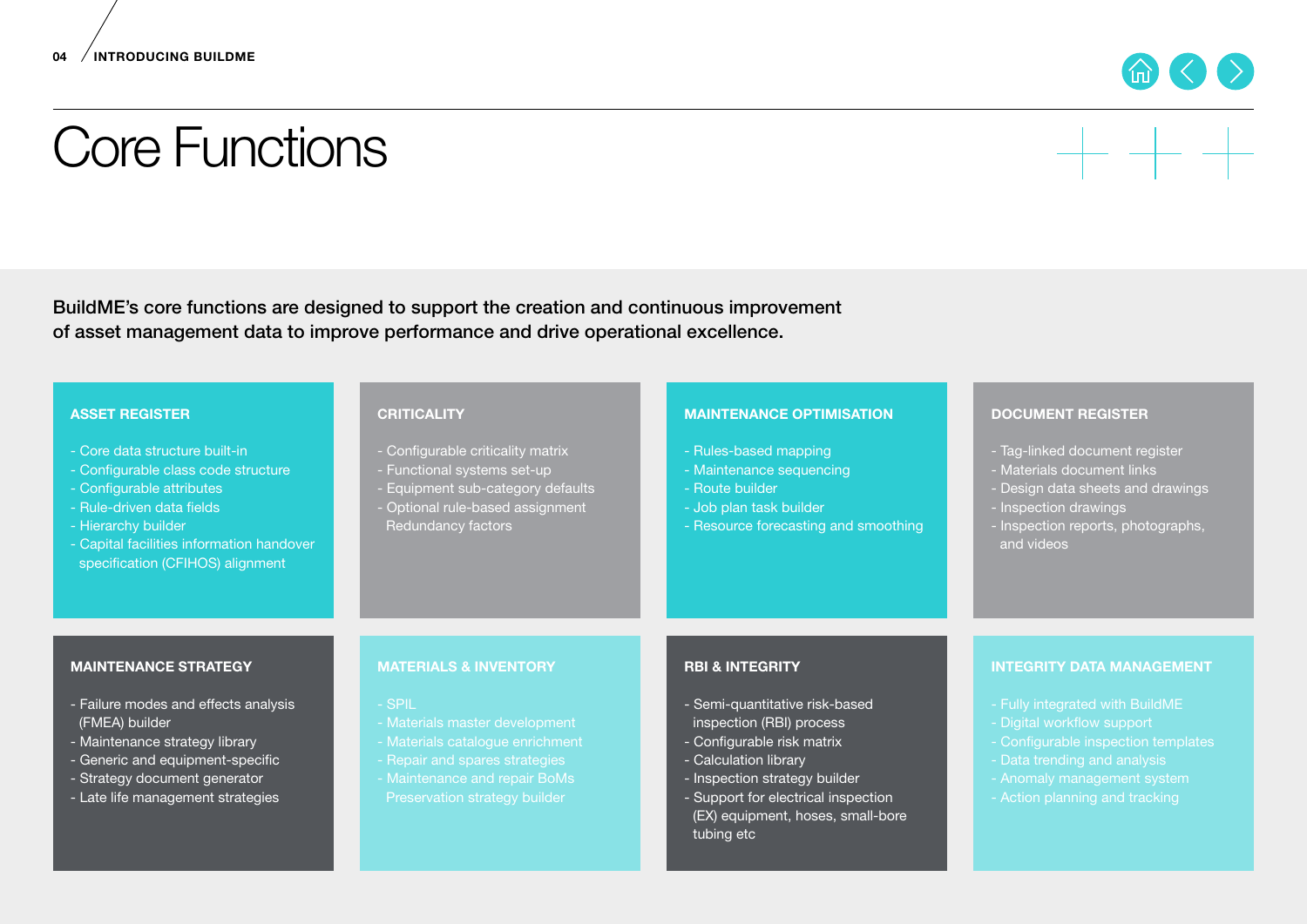

### Your data, only better

By bringing all asset data together into a single work management system and integrating it with process management and quality control information, data can be better tracked and managed, bringing many benefits:

- > Provides a clear view of data standards and the efficiency of planned maintenance and inspection routines
- > Streamlined work management processes improve asset performance
- > Assures safety critical systems in line with regulatory guidelines
- > Improves management of change processes
- > Ensures the right maintenance is happening at the right time and that the right resources are in place to complete it quickly and efficiently
- > Identifies the key data needed for optimised computerised maintenance management system builds
- > Drives opportunities for team collaboration and sharing of programme objectives
- > Provides a secure audit trail, ensuring decisions are tracked and justified
- > Increases synergies between strategic work streams to reduce cost, time, and risk



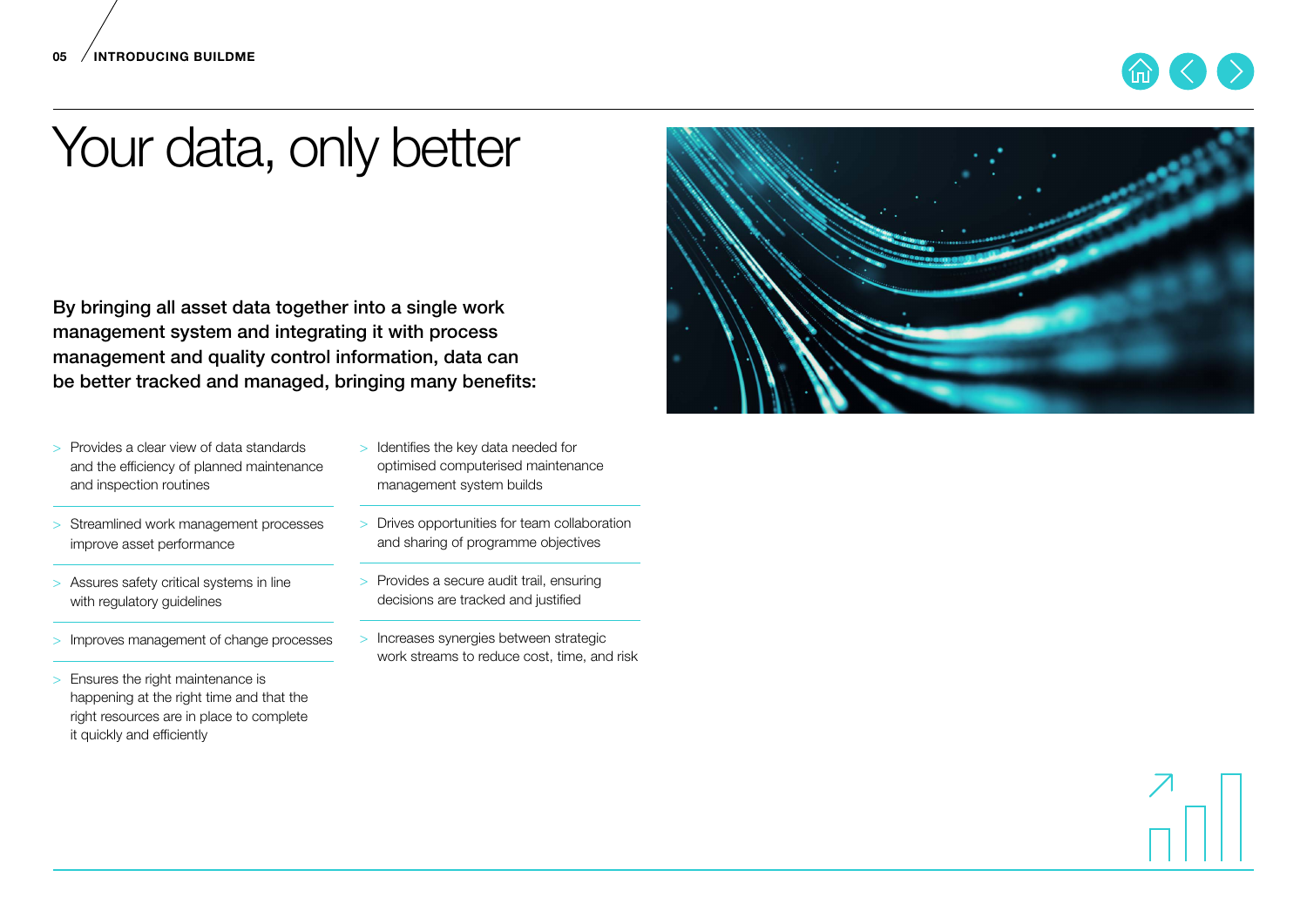

# Module features

- > Cloud-based access to a private BuildME instance *(isolated database, application pool and secure subdomain of buildmehost.com)*
- > On demand data grid exports
- > Advanced imports
- > On demand data grid exports
- > Direct CMMS load file exports
- > Multiple role permission groups
- > Document template designer
- > Document generation
- > Power BI Dashboard visualisation that can be tailored for customers
- > Data population metrics
- > 24/7 ticket system
- > Standard working hours SLA